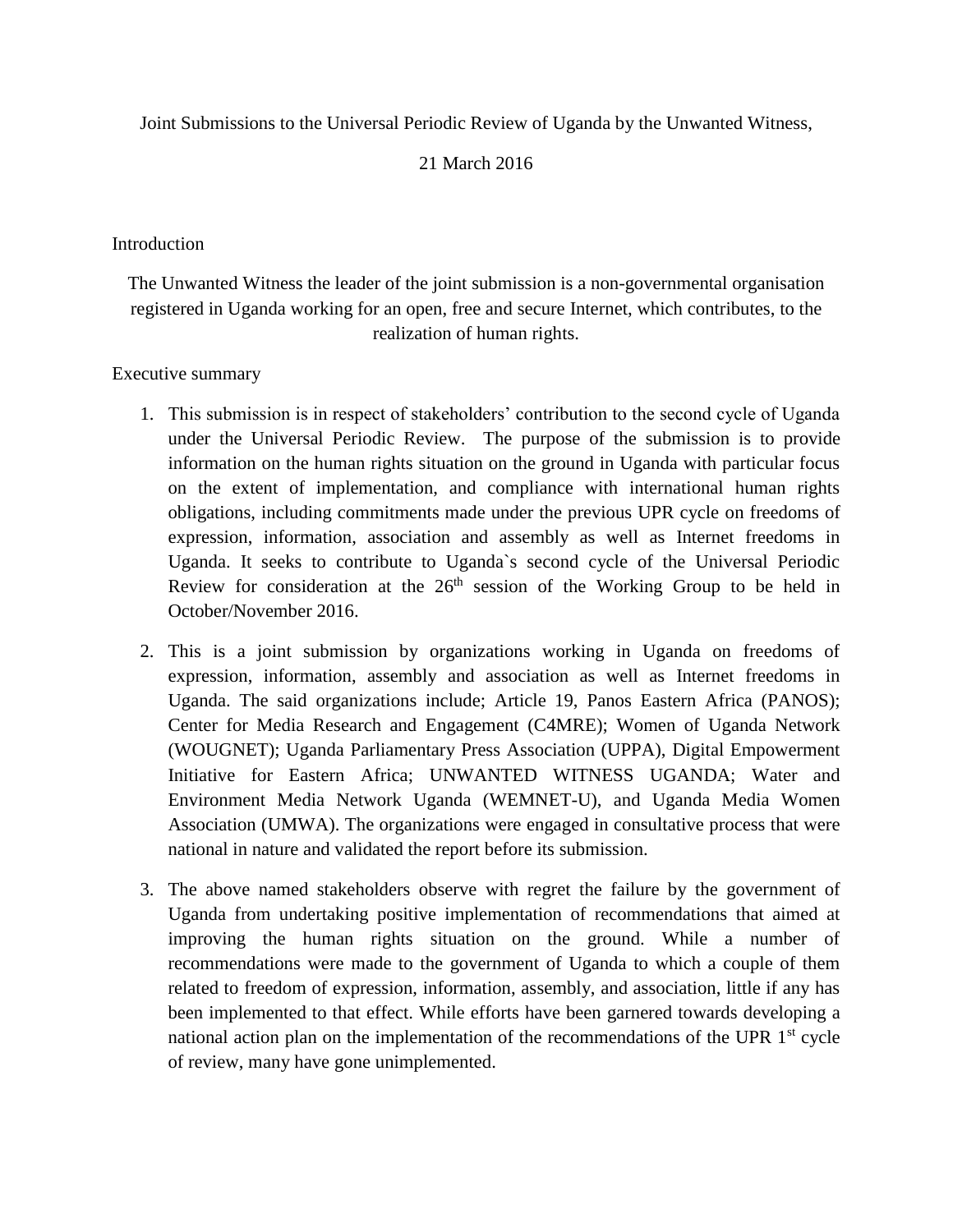4. In order to undertake a proper evaluation of Uganda`s commitments to its International mandate under the UPR, the stakeholders took account of the recommendation on freedom of expression, access to information among others accepted by the government of Uganda and enshrined in the outcome report. In undertaking an evaluation, an accountability approach is deduced to determine the level at which the said recommendations were met/ delivered.

#### Freedoms of Expression

- 5. There has still continued to exist various concerns and gaps implicating the enjoyment of freedoms of expression, assembly and association in particular and Internet freedoms in general. The above rights have faced alienation due to a number of reasons including; a draconian legal and policy framework, the lack of capacity by state institutions to enforce, or protect the said rights, while in certain places such institutions do not exist; continued harassment of media institutions, and individual journalists with many fleeing the country and practicing self-censorship; denial of information and curtailment of internet freedoms through curbing or limiting access to various internet platforms, online intimidation and threats through targeted surveillance among others.
- 6. Criminal defamation has continued to exist on Uganda`s law books. Both state and nonstate actors have continued to use the draconian provisions of the Penal Code Act Cap 120 to stifle freedoms of expression by using state apparatus to harass journalists with criminal charges under the color of law. In October 2014, a local radio journalist, Ronald Ssembusi (RIP) was convicted of criminal defamation (against Kalangala LC V boss, Daniel Kikoola) by Grade 1 Magistrate; Kenneth Gimugu in Kalangala, and fined Uganda Shilling 1,000,000/= (\$400) or a 1 year jail sentence. The continued retention of such provisions is contrary to Uganda`s human rights obligations notwithstanding that there have been calls by the international human rights bodies to decriminalize defamation, as national criminal laws on defamation fail to strike the proper balance between freedom of expression and individuals' reputation rights which can be enforced through civil actions.
- 7. General harassment, intimidation and attacks on both journalists and media houses continued unabated. While the Government of Uganda made commitments during the first UPR cycle, to respect the independence of the media, there has been a continued pattern of intimidation and harassment of both media institutions and individual journalists arising from their media work. In May 2014, the government raided and closed for over 7 days two media houses, that is Red Pepper publications and The Daily Monitor, and their sister radio stations. This arose after the two media houses published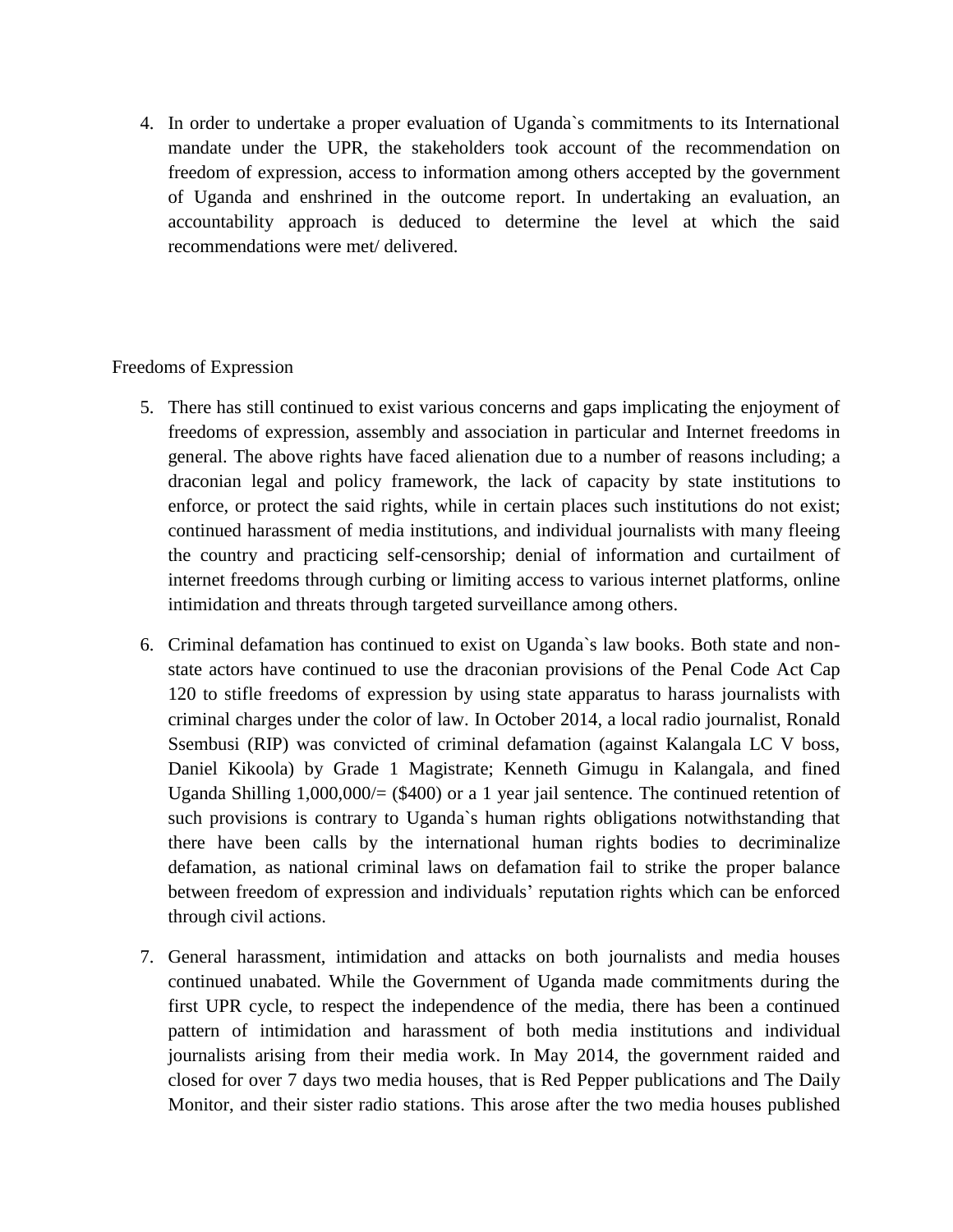details/ contents of a letter allegedly written by former security advisor Gen. Sejusa. The said media siege was an abuse to media freedoms as it has become the basis for the continued arrests and detention of media practitioners like the arrest, and questioning of Red pepper and Monitor newspaper editorial team during May 2013 media siege, the questioning of the Red pepper editorial team for publishing a story on the disappearance of Christopher Aine, an aide to Independent Presidential candidate Amama Mbabazi.

- The safety and security of journalists in Uganda remains frail with a number of them threated with arrest, some beaten by both state and non- state actors, many have had their equipment stolen, destroyed or damaged, many have been subjected to arbitrary arrests and torture, intimidation and harassment among other untold sufferings. According to HRNJ press index report; there is an increase in cases of violence meted against journalists as indicated by demographics here to: In 2013, 102 cases of violence were reported and 122 cases in 2014 while 2015 registered 134 cases. On 22 February 2016, police attacked freelance photojournalist Isaac Kasamani with pepper spray as he was covering arrest of opposition presidential candidate Dr. Kizza Besigye. Police tried to prevent reporters from covering Besigye's arrest at his home in the Kampala suburb of Kasangati, blocking their passage and firing pepper spray at them. Kasamani, who was working for Agence France Presse, was hit directly in the eyes and was blinded for several hours.
- On 16 November 2015, Isaac Kugonza, a journalist for Delta TV was shot in the head by police, and rushed to Mulago National Referral hospital in critical condition. The journalist was covering the arrest of Capital City's Lord Mayor, Erias Lukwago. Kugonza's video camera was also damaged as the police fired teargas as well as both rubber and live bullets, aiming to to disperse Lukwago's supporters who were opposed to the police's attempt to block him from walking to the Electoral Commission headquarters in Kampala. Lukwago was on his way to return his Mayoral nominations papers, despite an earlier move by the Commission to adjourn the nomination process.
- The last 4 years have witnessed an increase in lack of tolerance by the government of Uganda of divergent views, or opinions. On a number of occasions, the Uganda police force, the Resident District Commissioners and communications regulator have raided media houses and barred various personalities including opposition politicians from appearing on various expression platforms like radios and televisions. Many media houses that have defied the said illegal orders have had their licenses cancelled, not renewed or closed for particular periods while individual journalists especially talk show hosts have been dismissed. On 20 January 2016, Endigito FM in Mbarara was closed by police after hosting the former Prime Minister and Presidential aspirant Amama Mbabazi in a talk show. On 23 July 2015, Innocent Anyole, Isabirye Aga David, and Alton Kasolo working with Jinja-based Baba FM radio were suspended indefinitely for hosting opposition politician Dr. Kizza Besigye. The suspensions came after Besigye's scheduled appearance at the political talk show was cut short after the station owner ordered it be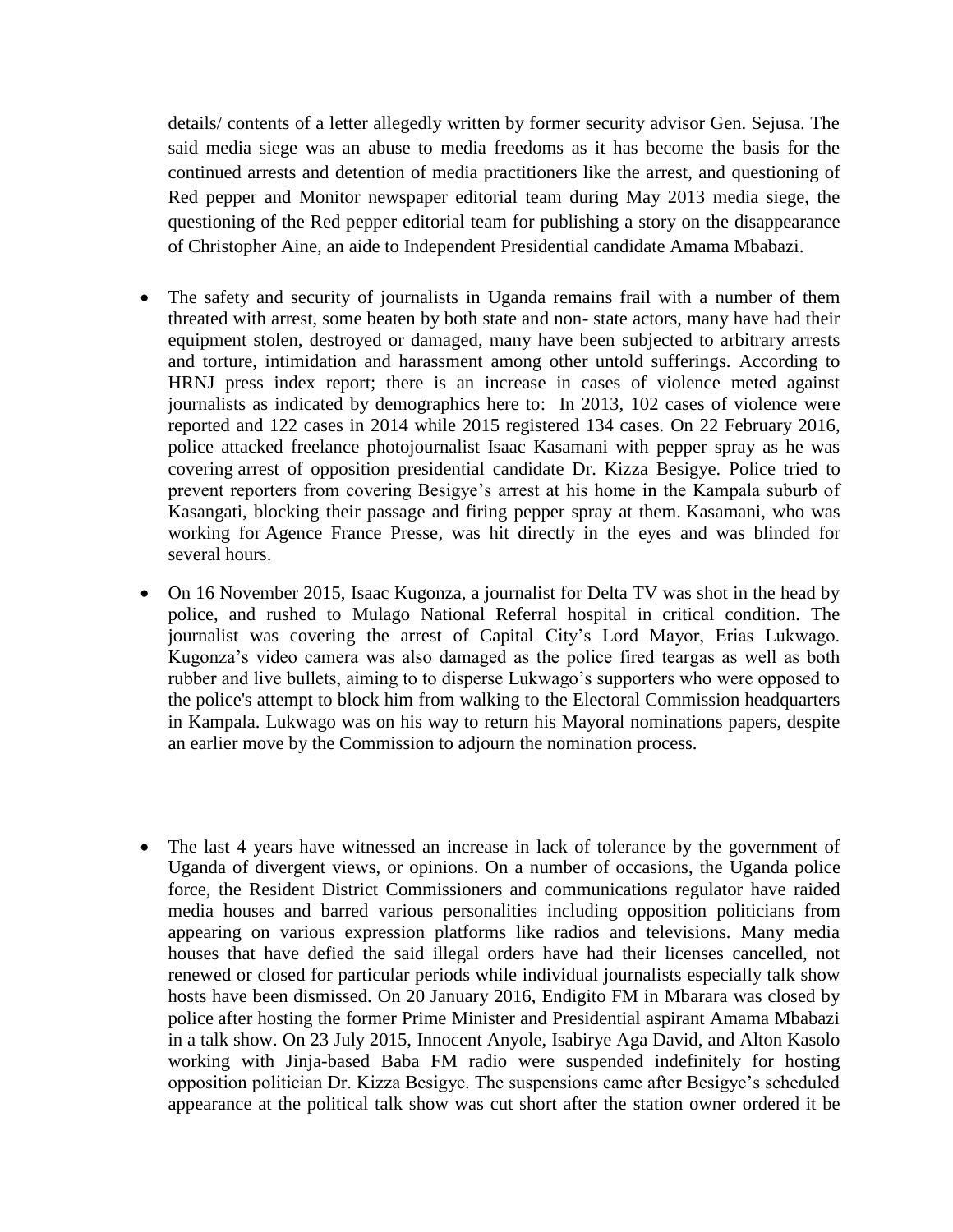switched off 15 minutes into the one-hour programme. In March 2014, police raided the Voice of Kigezi radio station and Kasese Guide Radio to halt talk shows featuring Mugisha Muntu, head of the opposition Forum for Democratic Change party.

- 8. This intolerance of divergent views often labeled as un-developmental has stifled free expression in Uganda. Many individuals including the former presidential press secretary Tamale Mirundi, the former FDC President Kiza Besigye have been denied access to various media houses. This took further shape during the 2016 presidential elections as various presidential aspirants, Kiza Besigye and Amama Mbabazi were barred from accessing various expression platforms. This has taken the form of closure of the premises, suspending the talk show hosts, denying operating licenses to such radios especially Endigito FM in Mbarara for hosting a presidential candidate and the suspension of NTV news crew from filming and covering the ruling party, NRM presidential campaigns.
- 9. At the height of the 2011- 2012 protests, the government of Uganda undertook measures that aimed at curtailing further media pluralism. This took the shape of increased phone tapping and hacking aimed at increasing self-censorship. Targeted surveillance also took root with many individual journalists known to be independent minded being put under a 24-hour surveillance using various software purchased from Gamma International and Hacking Team.

## Recommendations

- i. Government of Uganda should extend an open invitation to the UN special rapporteur on freedom of expression to undertake a country visit.
- ii. Government of Uganda should consider providing a standing invitation to the UN special rapporteur on human rights defenders to undertake a situational analysis of journalists as human rights defenders.
- iii. Government of Uganda should consider scraping the law on criminal defamation by repealing the Penal Code Act cap 120
- iv. Government of Uganda should consider dropping attempts to legislate for the control, and practice of journalism in Uganda. The need to define a journalists and the minimum education consideration has the effect of curtailing freedom of expression. This includes dropping the move to stop practitioners with no degree level education from reporting from parliament.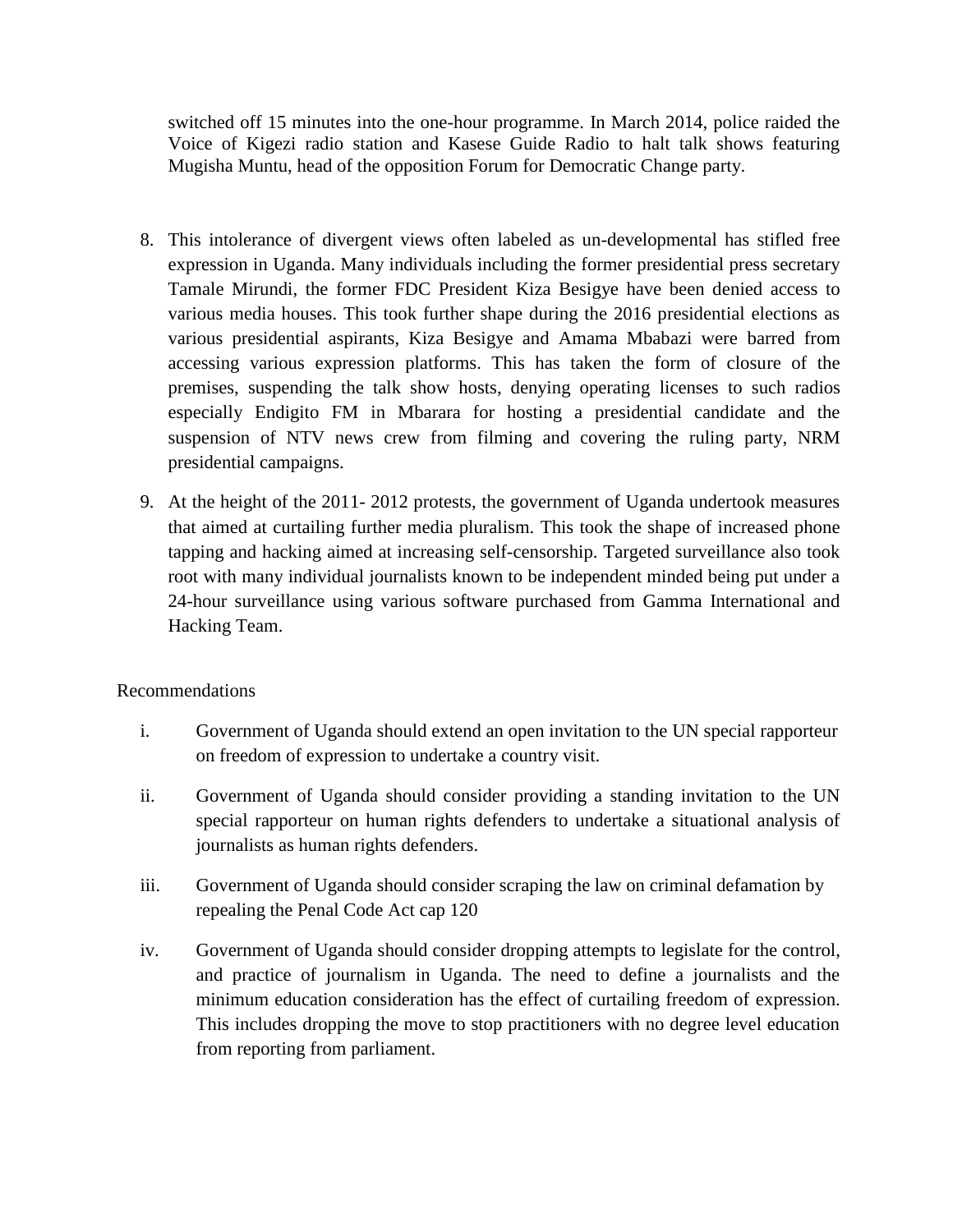- v. Government of Uganda should consider investigating all attacks and threats against journalists and prosecute the perpetrators.
- vi. Government should consider implementing all the decisions of the Constitutional Court in repealing the laws and scrapping the offenses of sedition from the law books, including withdrawing all ongoing criminal sessions of sedition charges against journalists.
- vii. Government of Uganda should consider undertaking continuous training of security agencies in human rights especially on freedom of expression.
- viii. Government of Uganda should refrain from passing laws and policies that are draconian and aim to stifle media freedoms like the Press and Journalists Bill 2010 and the Uganda Communications (Amendment) Act 2016;
- ix. Government of Uganda should consider making necessary amendments to the Uganda Communications Act 2013 especially on the process of issuance of broadcasting licenses.
- x. Government of Uganda is called upon to adopt the Necessary and Proportionate Principles to guarantee the right to privacy in communication and curtail surveillance of journalists

Freedoms of Association and Assembly

- 10. Freedoms of association and assembly have equally come under attack during the reporting period. In 2013, the government of Uganda contrary to the recommendations made at the first cycle of the UPR enacted the Public Order Management Act. This was not withstanding that a number of stakeholders, including civil society and the international organizations advised to the contrary. The law gives immense discretionary powers to the Inspector General of Police to stop and assembly. This power has been exercised on several occasions unconstitutionally by continuous prohibiting opposition groups and civil society organizations from assembling. This has seen many rallies continuously being violently dispersed by the Uganda police using tear gas and imprisoning organizers. These actions have curtailed the right to assemble.
- 11. The Media has equally suffered at the hands of implementers of the public order management Act (POMA). A number of journalists have been barred from accessing various grounds where such assemblies are taking place. Many have also been prohibited from reporting or airing the curtailment of the right to assembly while some individual journalists have faced arrest, and have been beaten up for example Lwanga Andrew a WBS journalist was badly beaten by the Old Kampala Police Station, District Police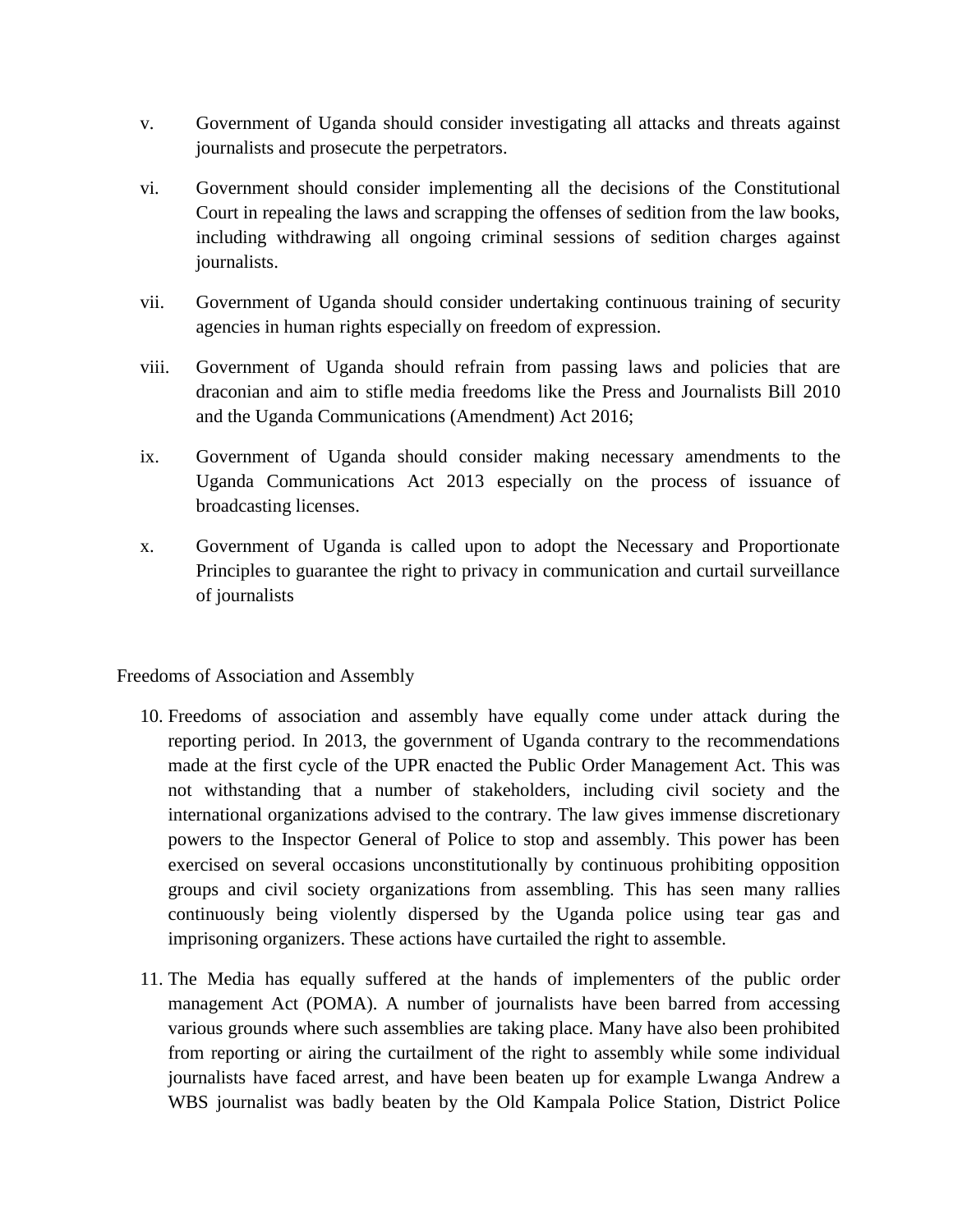Commander while covering a youth demonstration. Lwanga still faces pain and is currently soliciting for financial aid to undergo spinal surgery in India.

12. Harassment of HRDs and non-governmental organizations: This has aimed at curtailing their right to associate by passing laws that declassify organizations as foreign in order to deny them operating licenses. Other examples include the banning of opposition pressure groups like Activists for Change – A4C and For God and My country F4C being banned for organizing protests against the continued deteriorating human rights situation and bad governance.

### Recommendations

- i. Government of Uganda should amend the public order management Act to facilitate rather than curtail freedoms of assembly and association by reducing on the powers of the Inspector General of Police.
- ii. Government of Uganda repeal all repugnant sections of the POMA that are contrary to the enjoyment of the right to assembly
- iii. Government of Uganda should increase oversight on recruitment, management and arming of crime preventers, including developing a legal and policy framework on crime preventers.
- iv. Government of Uganda should consider extending a standing invitation to the Special Rapporteur on freedoms of assembly or association to undertake a situational analysis.

## Access to information

- 13. Article 41 of the 1995 constitution of the republic of Uganda provides for the right to information. While strides have been made to ensure that access to information is achieved by every citizen, like the enactment of a law on access to information, and regulations, appointing information officers in every government body among others, various gaps still exist.
- 14. The law in its current form is quite restrictive to public access to information. First, the regulations (which were themselves passed in 2011) impose access fees under section 7 of twenty thousand shillings (UGX 20,000) and the reproduction costs for the information requested to be borne by the information requester.
- 15. The Official Secrets Act (1964) restrains public officials from engaging in proactive disclosure of information On many occasions, information officers deny information under the guise that the information request needs to be approved by the accounting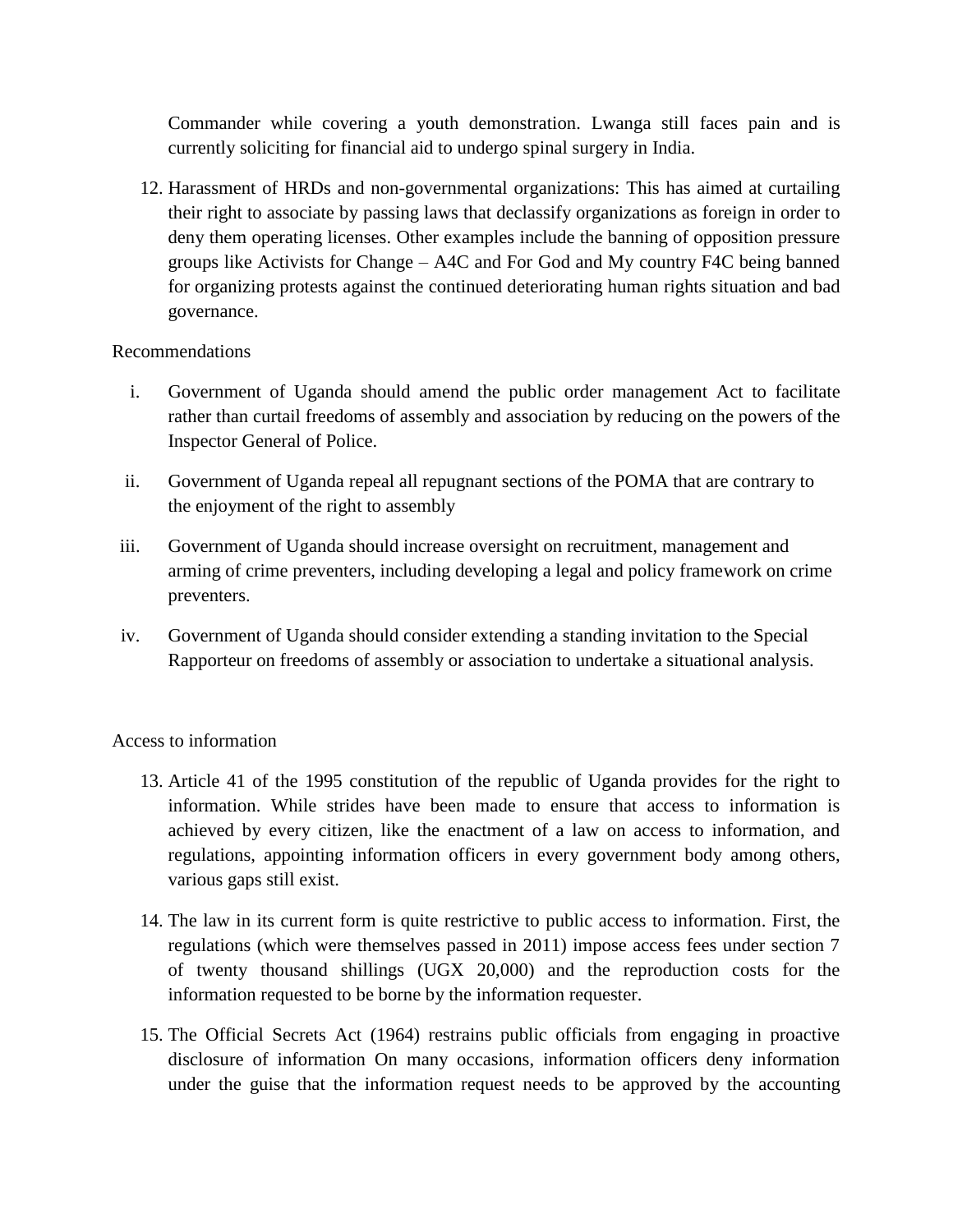officer of the government agency. This is exacerbated by the fear of punishment among information officers for disclosure.

### Recommendations:

- i. Government of Uganda should consider removing or scrapping the requirement/ need to pay for access to information as this information is of right, which right should not be tagged to monetary in order for it to be exercised
- ii. Government should consider repealing or amending all old laws that curtail the enjoyment of the right to access to information and seek to entrench a culture of secrecy, like the Oaths Act, the Official Secrets Act
- iii. Government of Uganda through the ministry of Information should consider submitting the annual Access to Information Reports to parliament to provide an understanding on the extent to which the various government institutions have provided access to information

### Internet Freedoms

- 16. Internet freedoms connote the access and use of the internet without control, censorship, limitation or restrictions for any reason that may be. Recognizing that the internet is a source of information, news and it provides platforms where individuals can express their thoughts, opinion and views, including assemble and associate. It's for that reason that the internet should be kept unrestricted for the enjoyment of such rights ordinarily enjoyed offline, especially the freedom of expression that has no frontiers. This thus extends the citizens/ individuals rights offline which rights cannot be derogated whenever they get online.
- 17. While it's estimated that about 7% of Ugandans have access and thus are actively using the internet. Access has been majorly facilitated through mobile devices. With the invention of Facebook, Twitter and WhatsApp among other social media platform, that are commonly used in Uganda, the internet has provided alternative expression platforms in place of the traditionally curtailed media whose control and censorship is politically driven and often curtailed on orders from above by the communications regulator. The shift in access and use of expression platforms from offline to online platforms by the citizens is driven by the endless crack down on offline media by the government under the color of law by using the communication regulator. These actions are illegal and have no force of law.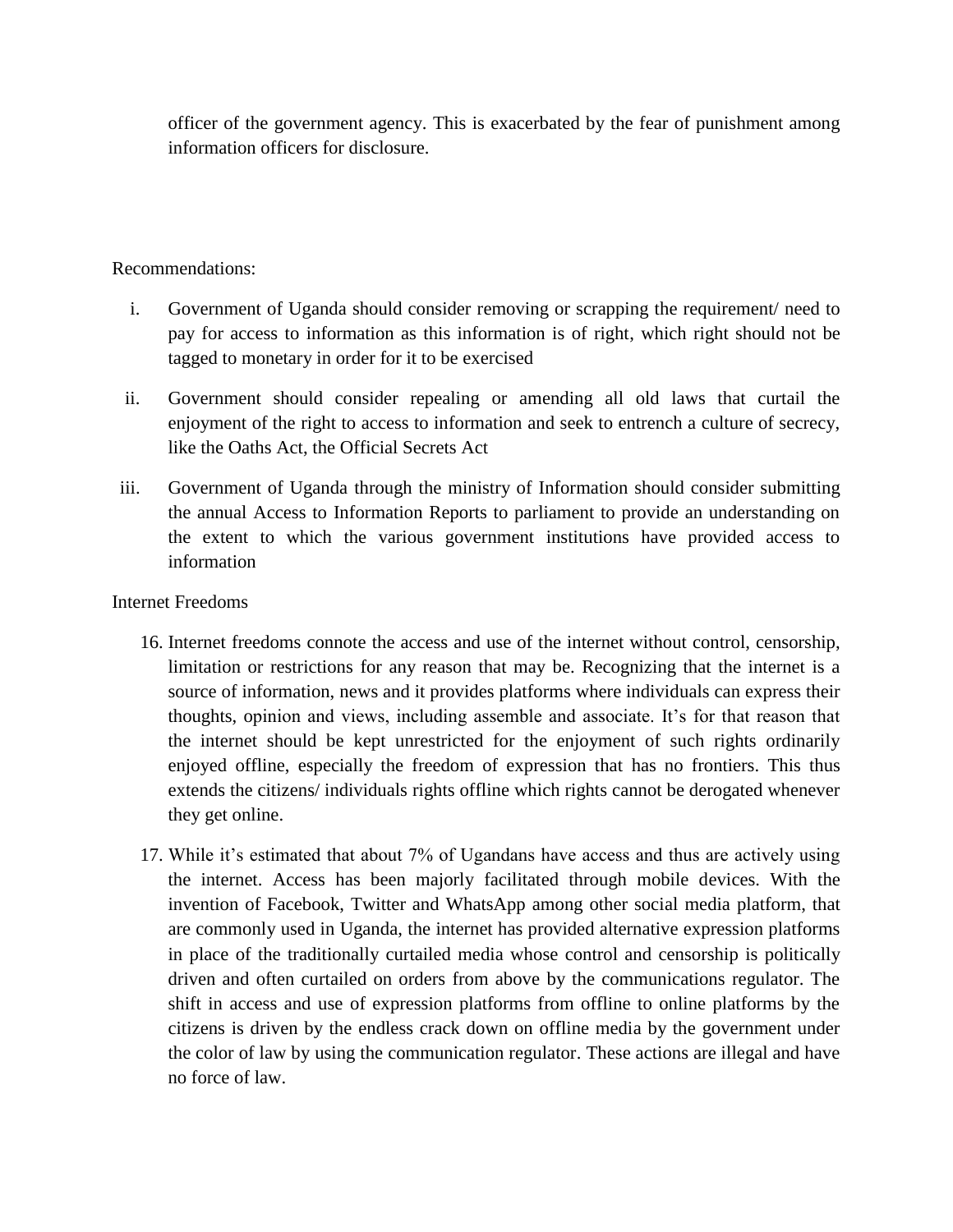18. It is notable that citizens have become civically conscious of their rights online, and even in the midst of the blockage; alternative means that seek to by-pass the blockade are being put to use. By using Internet proxies, citizens have shown the authoritarian government institutions their desire to fight and protect this internet space from control.

19.

- 20. Recalling the United Nations Human Rights Council resolution affirms that internet freedom is a basic human right and that people have the right to freedom of expression on the internet, the government of Uganda needs to do more than talk to necessitate all Ugandans acquire access to the internet through the establishment of necessary infrastructure and guarantee safety and security while online, desist the continued curtailment of internet access. This is intended to reduce the curtailment and effects of the infringement of the rights to freely utilize the internet like as witnessed on the  $18<sup>th</sup>$ February 2016, election day.
- 21. Despite the internet being accessed by only 7% of the population, these also face challenges. Among others low internet access, high connectivity costs and snail speed which stands at 156 mbps among the slowest in the region. This is notwithstanding that citizen's view the internet as an engine which facilitates enjoyments of rights and freedoms online and fosters development. While the internet provides online media platforms that continue to provide space for quality debates on issues concerning citizens ranging from service delivery, governance, accountability, rule of law to citizens discussing how they should be governed, which topical issues get addressed by the duty bearers the government of Uganda should ensure that measures are in place that seek to foster the use of the internet rather than the current trends that seek to curtail internet access by stifling the access to social media through mobile networks. This saw the arrest and illegal detention of various internet activists like Charles Rwomushana who was arrest and kept incommunicado for posting a picture believed to be the body of a one Christopher Aine who was allegedly killed while under police custody.
- 22. While 2016 had been pitted as the year of internet freedoms in Uganda especially as presidential candidates took to various social media to reach to various audiences, and address various concerns, the continued fear among various government institutions that seek to entrench a culture of secrecy and curtail fundamental rights and freedoms still sought to curtail the said freedoms by orchestrating blanket bans and blockades of various social media sites majorly Facebook, Twitter and WhatsApp. While the said social media provide a free platform for citizens to exchange information, express their views and opinions without censorship and also engage the various duty bearers in demanding for services. The blocking of various mobile networks during the Election Day was not only aimed at stifling internet freedoms but also aimed at curtailing access to various social media and information. While many of the voters had no idea of the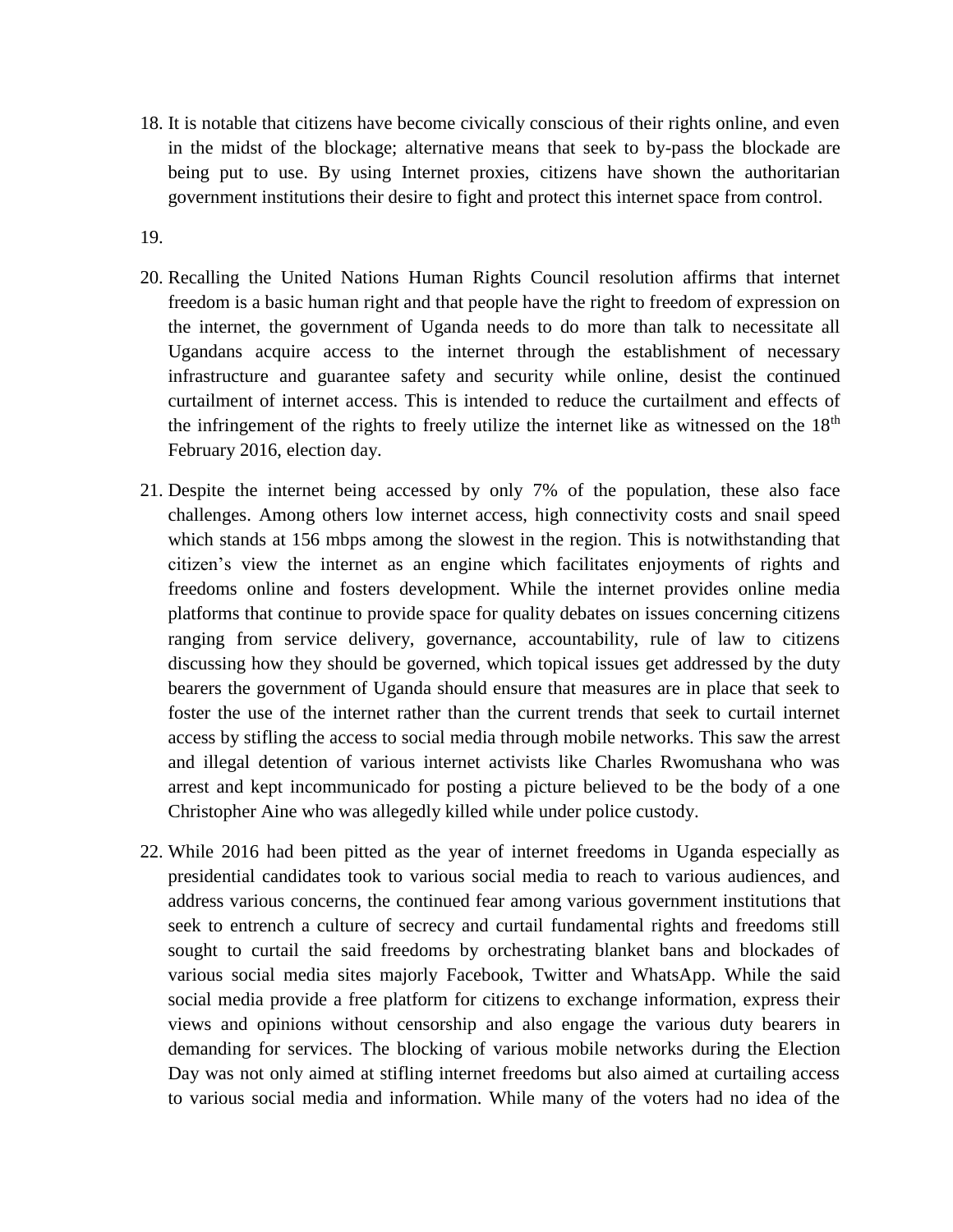location of their polling stations, and many turned to the internet for guidance, the communications commission passed draconian directives under the color of law and office directing ISPs to block access to social media networks including Facebook, Twitter and WhatsApp.

- 23. Although it is believed that the internet presents a significant opportunity for advancing gender equality, women's empowerment and equitable development, there is an ever widening digital gender gap. Ugandan women on average have a limited ability to afford, adopt and benefit from broadband access. Women are said to possess a high illiteracy rate of 82% compared to their male counterparts of 64%. It is thus crucial that the government of Uganda undertakes strategies to close this gap for women equally access affordable internet to enjoy the same rights online.
- 24. Whereas internet access continues to grow in Uganda with a reported current Internet penetration rate of 18% from 16% in 2013, access to broadband is still rare and only available in urban areas with less than 1% of the population estimated to have fixed line broadband subscription. This digital divide is also evident despite 80% of Uganda's population living in the rural areas, 70% of the communication services are centered in urban areas denying opportunities to rural dwellers. Internet access in the rural area is impeded by lack of or limited infrastructure, limited access to electricity, high poverty levels and illiteracy, and the high cost of access.
- 25. This refers to the access and utilization of various internet based platforms to exercise such rights that would otherwise be enjoyed offline. The current government has failed to strike a balance; it is concentrating more on control and neglecting the aspect of access. This is reflected in the pieces of legislations such as interception of communication, computer misuse and the communication regulatory authority, which were all passed in a period of only three years.

## Recommendations

- i. Government of Uganda should enact as a matter of urgency the Internet Bill of Rights.
- ii. Government of Uganda should pass the Privacy and Data Protection Bill 2014 as the Bill seeks to protect the enjoyment of the right to privacy including online privacy and curb targeted surveillance
- iii. Revise existing regulations that impede citizens from enjoying their constitutional right of freedoms of expression, as well as privacy in communication by stopping